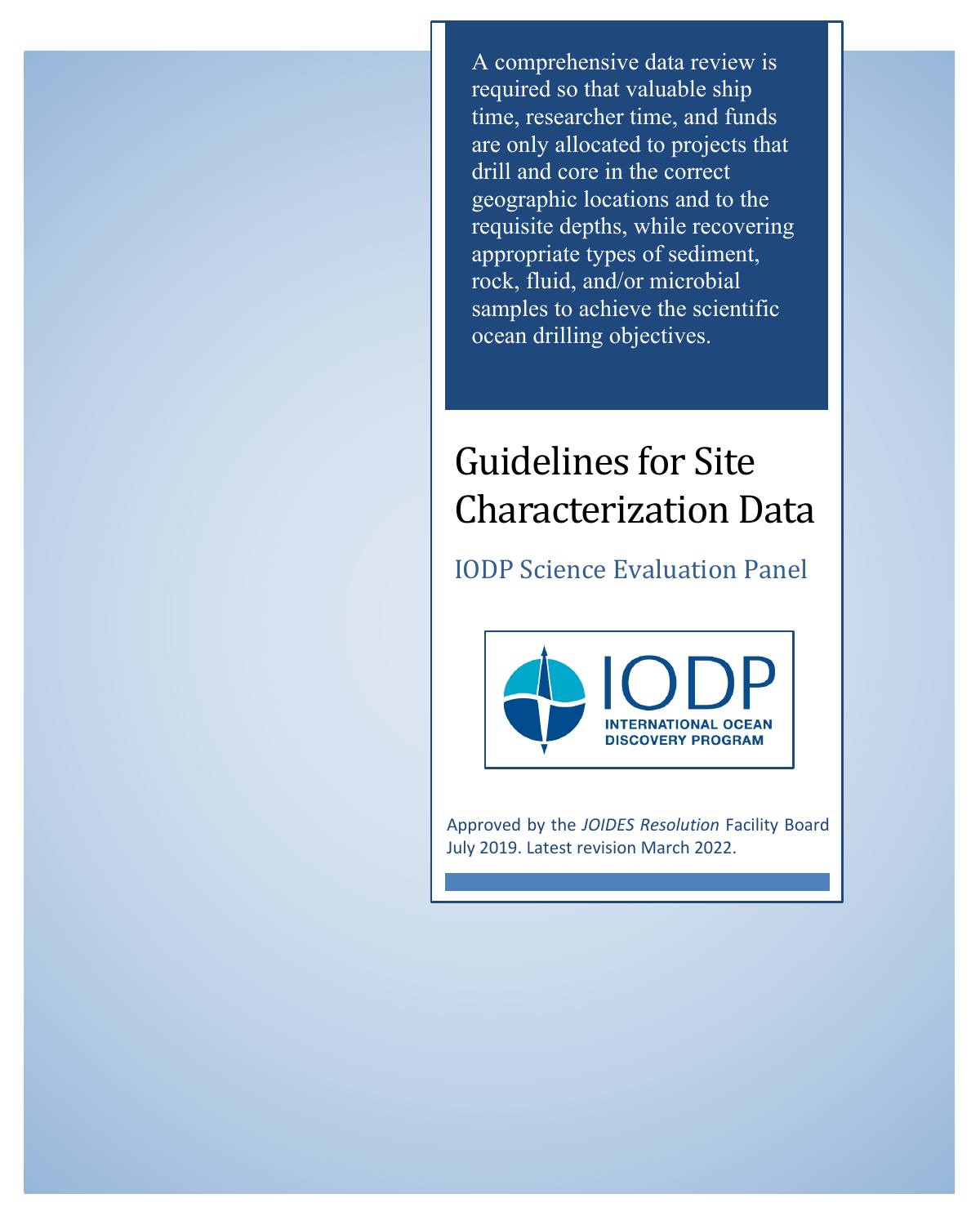### Table of Contents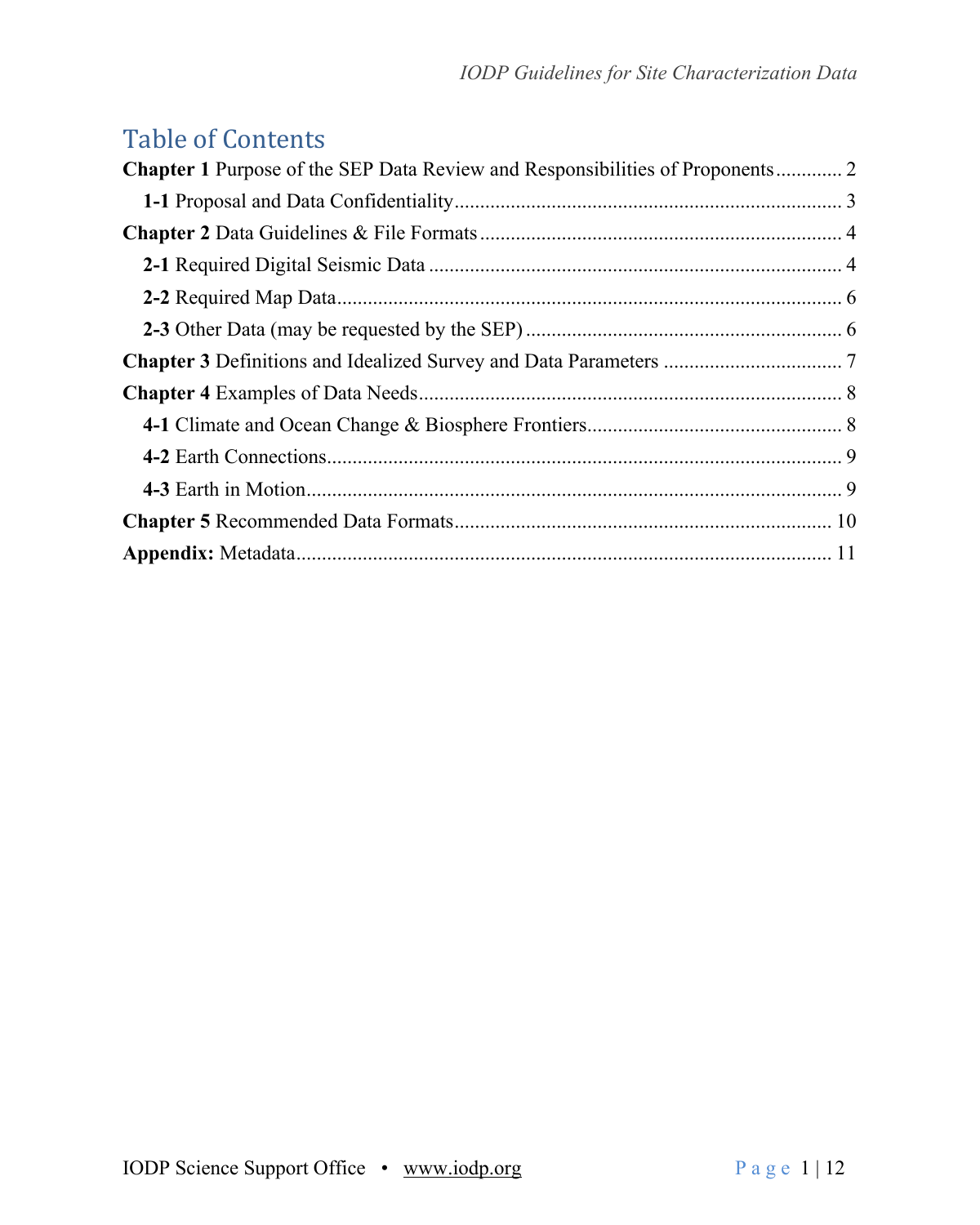# IODP Science Evaluation Panel (SEP): Guidelines for Site Characterization Data

Approved by *JOIDES Resolution* Facility Board: **July 1, 2019** Latest Revision: **March 9, 2022**

## **Chapter 1** Purpose of the SEP Data Review and **Responsibilities of Proponents**

This document outlines data requirements and recommendations for proposals undergoing review by the Science Evaluation Panel (SEP). In addition to evaluating the science of a proposal (see *Proposal Submission Guidelines,* available from the Program Documents section on http://www.iodp.org/), SEP reviews all site characterization data as submitted by proponents to the IODP Site Survey Data Bank (SSDB) at https://ssdb.iodp.org/. This ensures the highest probability of achieving the scientific objectives of a drilling project. Such a comprehensive data review is required so that valuable ship time, researcher time, and funds are only allocated to projects that drill and core in the correct geographic locations and to the requisite depths, while recovering appropriate types of sediment, rock, fluid, and/or microbial samples to achieve the scientific objectives.

Proponents are responsible for demonstrating the feasibility of the proposed science via their site characterization data and a carefully worked out drilling strategy. Site characterization data requirements vary according to objectives, but should demonstrate that the proposed sites are correctly positioned, and that the drill targets are adequately imaged, especially where structure is complex. Every proponent team should include a proponent who has the ability to manipulate and interpret geophysical data, and who can prepare statements, maps, and diagrams addressing the adequacy of the data. Submitting additional data *beyond* what is necessary for adequate site review does *not* improve a proposal's chance of success; it may place a burden on the review system.

Following each review, the SEP advises the proponents in a review report emailed by the Science Support Office (SSO) whether or not the site characterization data uploaded and available in the SSDB are adequate for these purposes, which data are missing, and what issues remain to be addressed.

Proponents should carefully read the this entire document. **Chapter 2** provides general data guidelines. **Chapter 3** provides definitions and a list of idealized site survey and data parameters to guide collection of site characterization data. **Chapter 4** provides example data sets for typical IODP expeditions organized by research theme. **Chapter 5** provides a list of recommended formats for different data types. Following these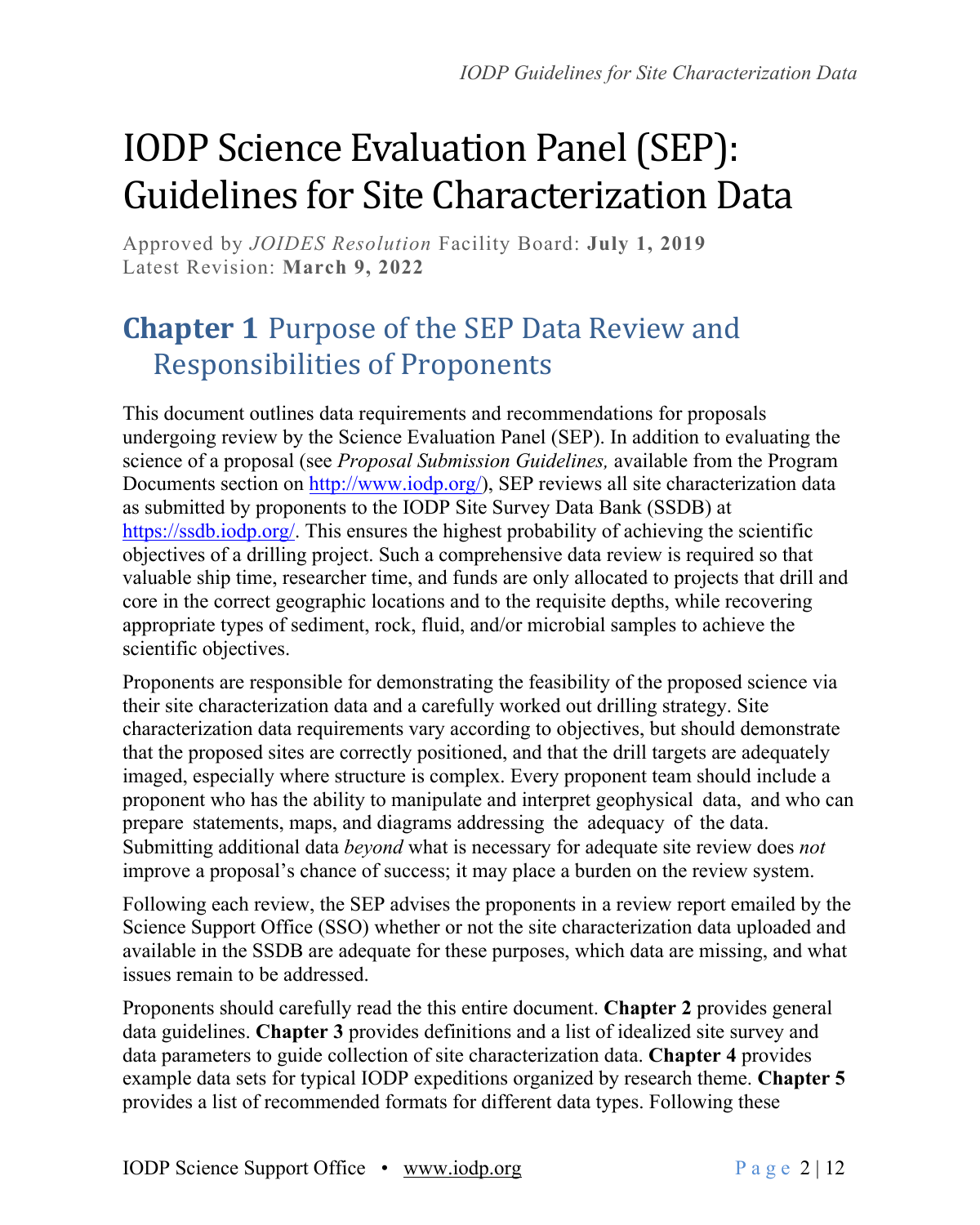guidelines helps ensure that proposals move through the SEP review process most efficiently and without unnecessary delays.

Questions regarding data submission should be directed to the Science Support Office (SSO;  $\frac{\text{science}(\hat{a}) \text{iodp.org}}{\text{or to the SSDB team (http://ssdb.iodp.org/content.php).}}$ 

### **1-1** Proposal and Data Confidentiality

All IODP proposals are *confidential* documents *throughout* the nurturing, evaluation, and scheduling processes of the *JOIDES Resolution* Facility Board (JRFB) and its Advisory Panels, and any other Facility Board that utilizes the JRFB Advisory Panels. All individuals, who receive and review IODP proposals that are distributed by the SSO, acknowledge that all scientific ideas contained therein belong to the proposal authors ("proponents") and implicitly agree that they will *not disclose and not disseminate* proposal contents and will *not discuss* the proposal outside the context of their roles with the IODP.

All IODP proposal documents, including Site Forms; all site characterization data files stored in the Site Survey Data Bank (SSDB) in support of the IODP review process, with the exception of *restricted* data files noted below; and any other required data or optional supplemental documents, whether flagged by the proponents in SSDB as either *release* or *hold*, become available to the expedition when the JRFB, or any other Facility Board, schedules a successful proposal as an IODP drilling project.

Restricted distribution site characterization data (e.g., confidential industry data or data covered by a Limited Non-Disclosure Agreement - LNDA) can be uploaded into the SSDB, and used to support an IODP proposal, with the requirement that at least a predefined subset of *minimum data* be made available in support of the IODP review process and be made available to the expedition when a successful proposal is scheduled as an expedition. For *restricted* data the *minimum data requirement* is described in **Section 5** of the **Standard IODP Confidentiality Policy**.

Proponents are responsible for ensuring the removal of all confidential information prior to the submission of a proposal document into the PDB, and for identifying *restricted* data files in the SSDB.

Before proceeding, please read the **Standard IODP Confidentiality Policy** and the **Use of Limited Non-Disclosure Agreements in IODP** for which the most up-to-date versions are available online at http://iodp.org/policies-and-guidelines and http://iodp.org/proposals/submitting-proposals.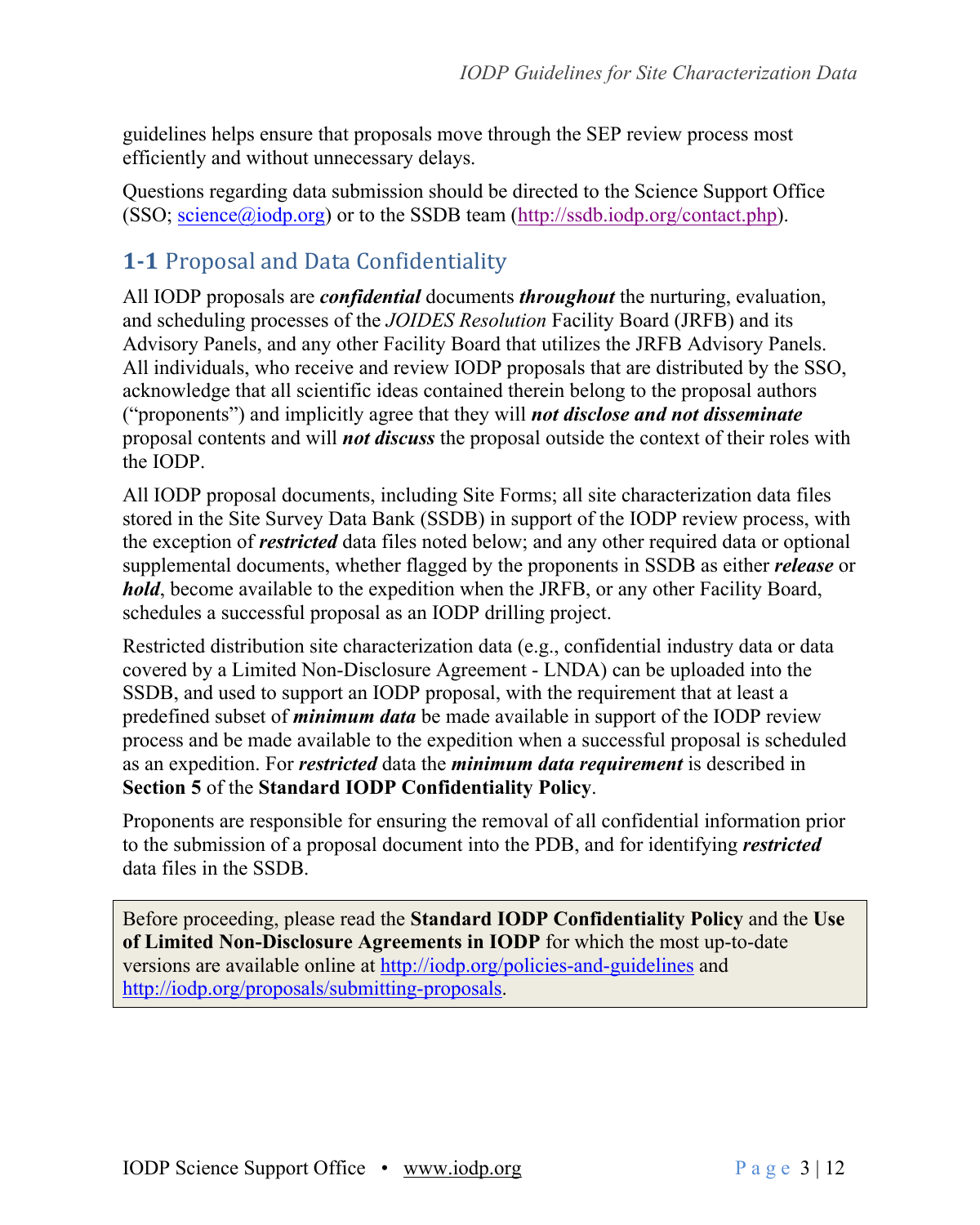## **Chapter 2** Data Guidelines & File Formats

The following summarizes data that are fundamental to nearly every proposal. Both the SEP and SSO enforce these guidelines and may contact proponents to ensure adherence. Definitions are given in Chapter 3 and recommended file formats in Chapter 5.

### **2-1** Required Digital Seismic Data

• **Single-Channel Seismic (SCS)** or **Multi-Channel Seismic (MCS)** reflection data in SEGY format with the following header information. Note that the elements with asterisks below are *required if applicable* (either Shot Point or Common Depth Point is sufficient). The remainder of the table is *recommended*, but if the header location does *not* follow the standard as shown below, proponents must provide a similar table in a separate document describing the location of all headers in their SEGY data files.

| <b>Property</b>                             | <b>Bytes</b> |
|---------------------------------------------|--------------|
| Trace sequence number                       | $1 - 4$      |
| *Shot Point (SP) number                     | $17 - 20$    |
| *Common Depth Point (CDP) number            | $21 - 24$    |
| Scalar to be applied to coordinates         | 71-72        |
| (for SCS) Navigation coordinate (x) for SP  | 73-76        |
| (for SCS) Navigation coordinate (y) for SP  | 77-80        |
| Coordinate units                            | 89-90        |
| *Record length (samples/trace)              | 115-116      |
| *Sample rate                                | 117-118      |
| (for MCS) Navigation coordinate (x) for CDP | 181-184      |
| (for MCS) Navigation coordinate (y) for CDP | 185-188      |

**TIP:** If uploading the header information table as a separate document in SSDB, upload it using Data Type *Acquisition and Processing Parameters*, and be sure to link it to the appropriate SEGY file(s) during upload.

• **Acquisition and Processing Parameters** should be provided for every SEGY file (or a set of SEGY files, if data were acquired and processed in the same manner) containing detailed information on the following: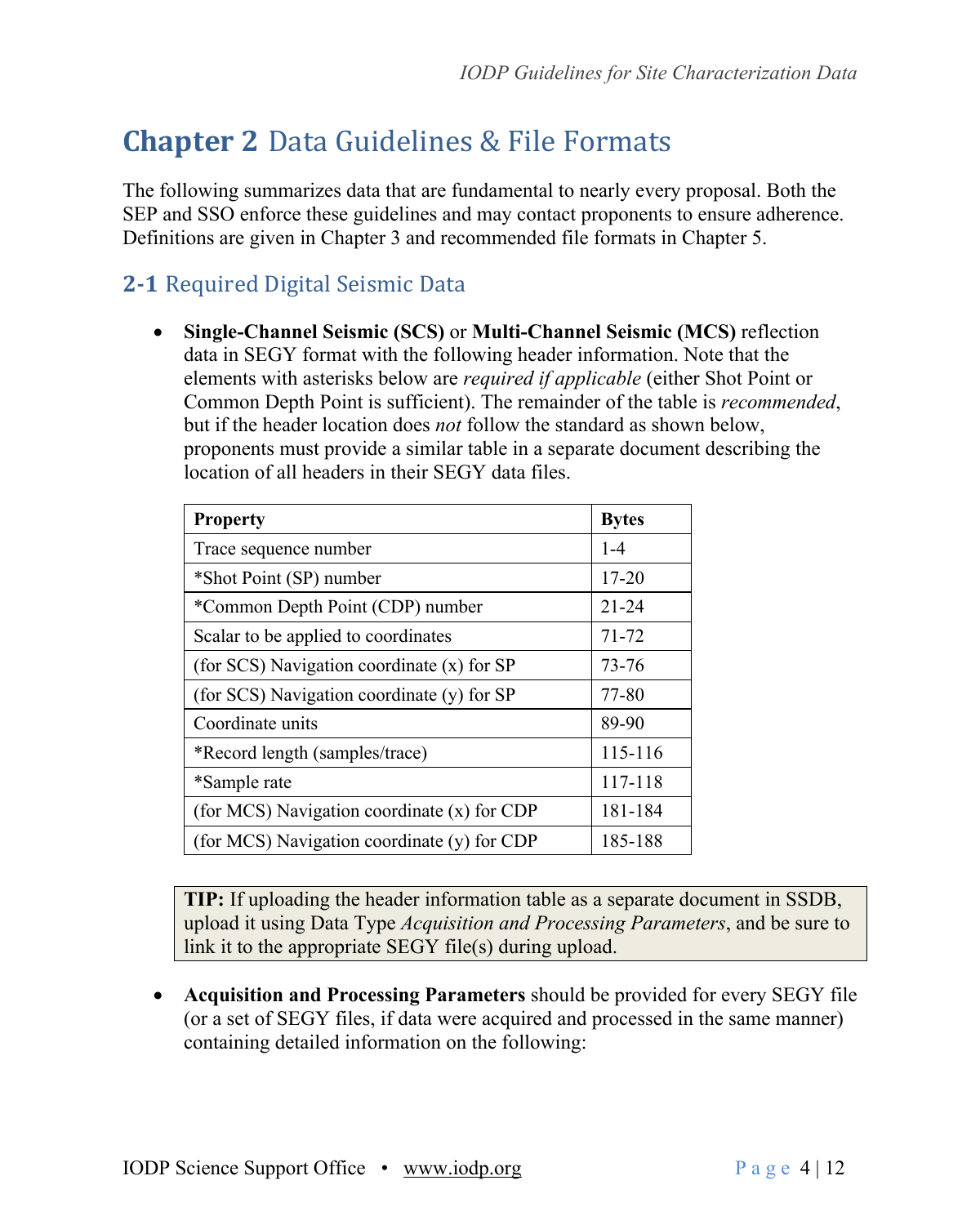| <b>Information Type</b>                                                                                                     | Parameter   |
|-----------------------------------------------------------------------------------------------------------------------------|-------------|
| Type and frequency content of seismic source                                                                                | Acquisition |
| Streamer length and channel interval                                                                                        | Acquisition |
| Sample rate, record length, filters applied during recording                                                                | Acquisition |
| Shot interval, CDP interval, fold                                                                                           | Acquisition |
| Processing sequence including information on filters and gains applied<br>(at what stage, type filter flanks, type of gain) | Processing  |
| Static corrections                                                                                                          | Processing  |
| Deconvolution                                                                                                               | Processing  |
| Multiple suppression                                                                                                        | Processing  |
| Stacking, type and parameters                                                                                               | Processing  |
| Migration, type and parameters                                                                                              | Processing  |
| Depth conversion or depth migration (for depth section)                                                                     | Processing  |

- **Velocity Data** (collected and/or modeled) should be provided as an ASCII text file containing (1) CDP number, (2) two-way travel time (TWT), (3) stacking velocity, and (4) interval velocity organized by CDP. In addition, images showing (5) color-coded and/or contoured velocities plotted on seismic profiles around site locations are recommended.
- **Seismic Profile Images** should be provided for all seismic profiles (interpreted and uninterpreted) with (1) clearly annotated SP or CDP numbers matching the digital files, (2) scale and vertical exaggeration, (3) orientation, and (4) information on filters and/or gains applied. In addition, interpreted profiles should show (5) proposed site locations with (6) penetration depth indicated with a vertical line extending from the seafloor to the proposed targeted depth.
- **Navigation Data** should be provided as tables (see Section 5) or in Plain Text (ASCII) format with delimited columns (comma, space, or tab) that can be reviewed using Microsoft Excel. Columns should include (1) geographic coordinates in decimal degrees and (2) either SP or CDP number. A separate navigation file is required even if the seismic file has embedded navigation data.

**TIP:** It is critical that the SP or CDP number and associated geographic coordinates in *decimal degrees* (WGS84 georeferencing) match those indicated on the proposal Site Forms and those shown on the seismic images and maps. Every SEGY file should have an associated navigation file that is linked to it during the upload process.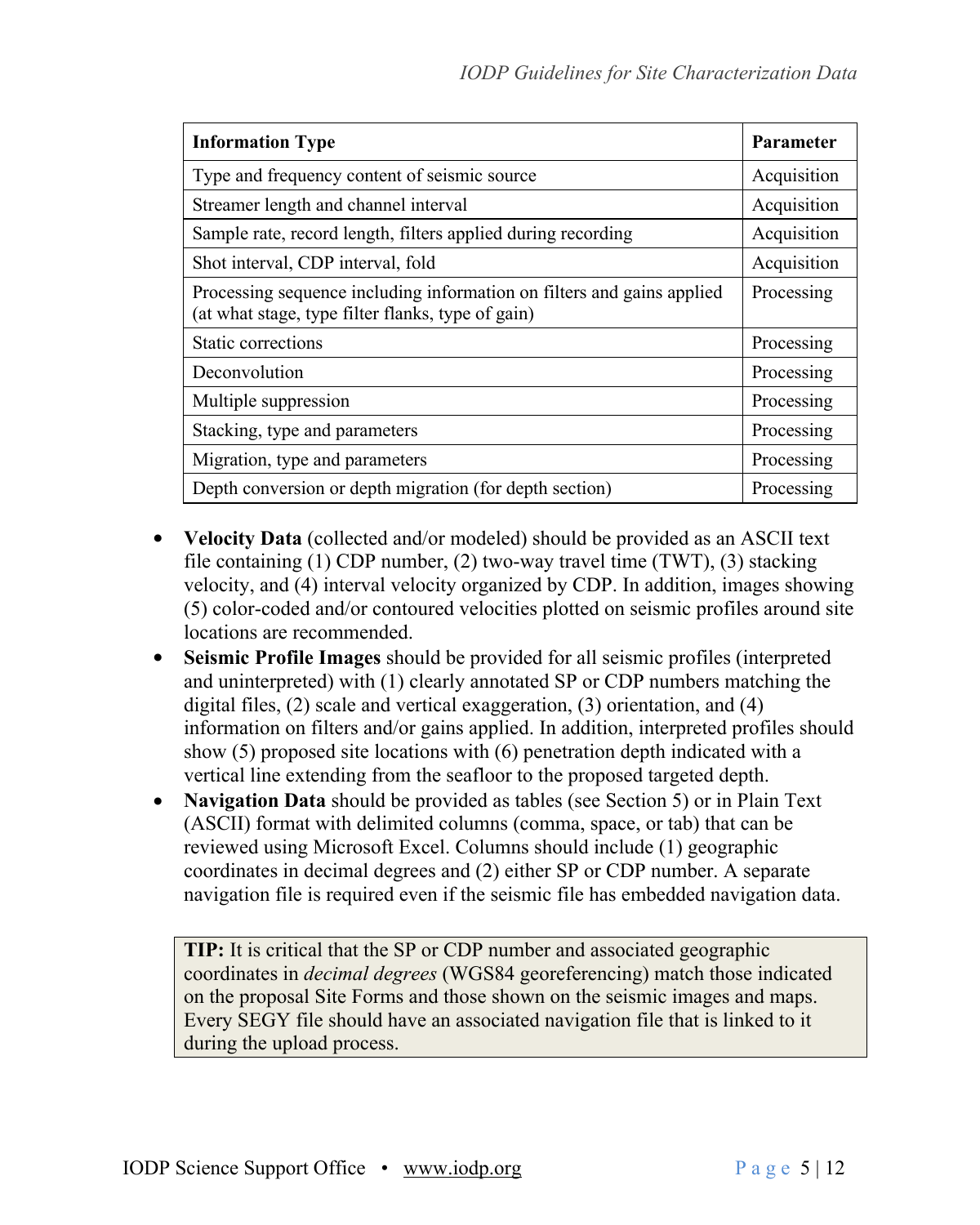### **2-2** Required Map Data

- **Bathymetry Data** should be submitted in digital form as a NetCDF grid, GMT (Generic Mapping Tools) grid, or Fledermaus SD or Scene file, with information on cell size in the header info.
- **Location Maps** should be provided as graphics files for each proposed *primary* and *alternate* drill site. Each map should be annotated with (1) lat/lon in *decimal degrees*, (2) color-contoured bathymetry around the proposed site(s), and (3) seismic lines with annotated SP or CDP numbers matching the digital seismic data, seismic figures and navigational data. We recommend providing regional overview maps showing the extent of seismic data in the area, as well as local detailed maps to illustrate seafloor morphology at each site.

#### **2-3** Other Data (may be requested by the SEP)

- If available, providing information from nearby **Wells** or **Cores** (e.g., lithology, age-depth models) or **Sample Data** (e.g., from dredged rocks) is recommended. These data can be provided as tables or text in documents.
- **Backscatter Data** (from side scan sonar or multibeam sonar) to characterize the seafloor. These data may be provided as high-resolution image files or any of the formats listed for digital maps (Chapter 5).
- **Seismic Interpretation Data** from seismic sections corresponding to uploaded SEGY files are often helpful for reviewers. The interpreted seismic horizons or faults should be provided in Plain Text (ASCII) format with delimited columns (comma, space, or tab) containing (1) geographic coordinates in decimal degrees, (2) either SP or CDP number, and (3) two-way travel time (TWTT) or depth.
- **Subbottom Acoustic Profiler** data (called Seismic Subbottom Profiler data in SSDB) to characterize shallow (<100 mbsf) sub-bottom structures and stratigraphy could be requested (using 3.5 kHz, CHIRP, Parasound, or Topas systems). These data should be provided as SEGY files, with associated Seismic Profile Images, in a similar fashion as MCS and SCS data.
- **Seafloor Imagery** is recommended if drilling into a hard, irregular outcrop, such as a reef or a basalt outcrop. These data should be provided in a recommended image or video format.
- **Magnetic** and **Gravity** data are recommended to show deep structures. These data should be provided as annotated maps and as Plain Text (ASCII) XYZ-files.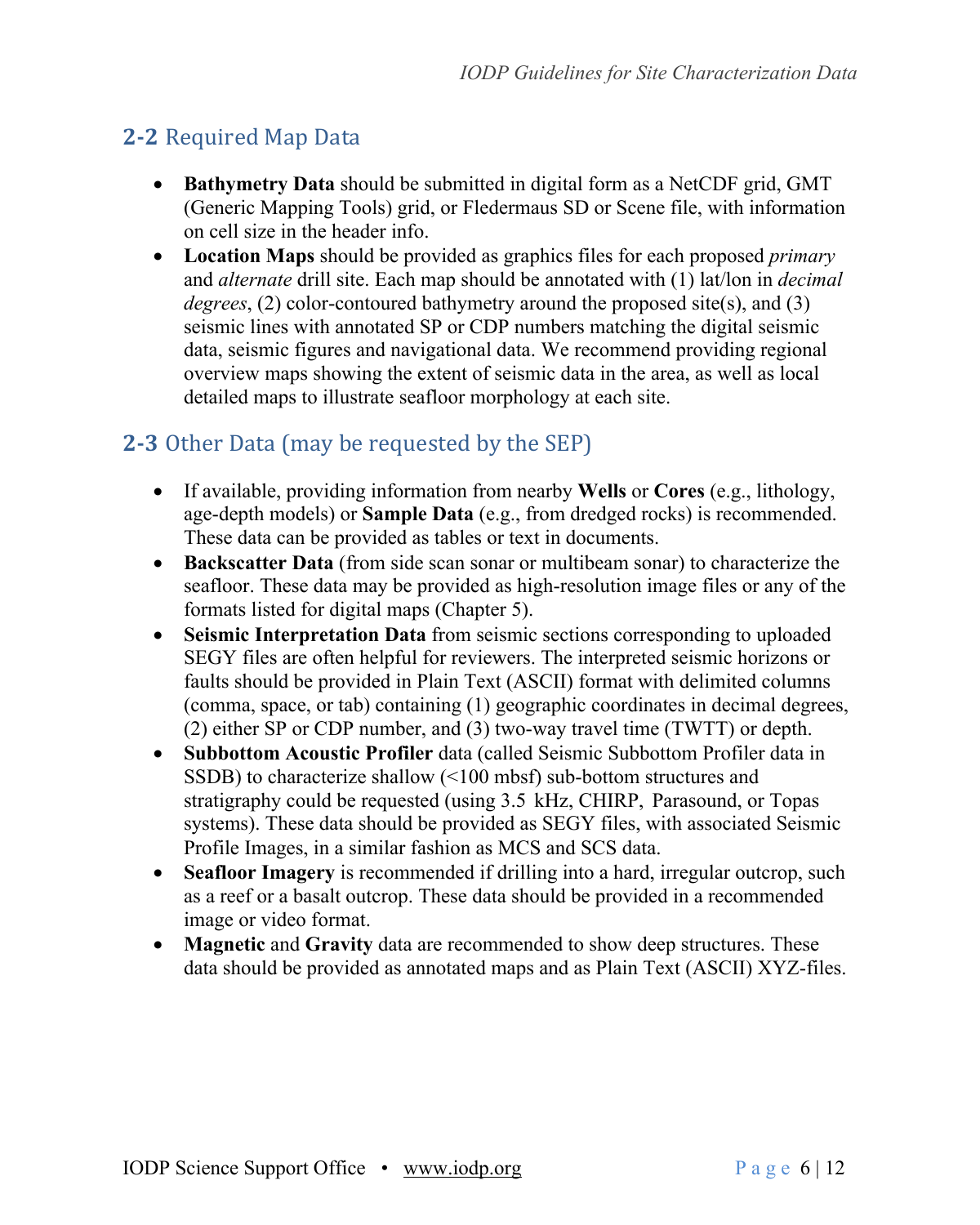## **Chapter 3** Definitions and Idealized Survey and Data Parameters

• **High Resolution MCS** data, which theoretically should allow for a detectable limit of layers approximately 6 m in thickness:

| Parameter                   | Value                                  |  |
|-----------------------------|----------------------------------------|--|
| Optimum sampling rate (SR)  | $1 \text{ ms}$ (up to $2 \text{ ms}$ ) |  |
| Shot interval               | $\leq$ 25 m                            |  |
| Streamer length             | $\geq$ 1200 m                          |  |
| Fold                        | $\sim 50$                              |  |
| CDP interval                | $\leq$ 25 m                            |  |
| True amplitude preservation | Yes                                    |  |

• **Middle Resolution MCS** data, which theoretically should allow for a detectable limit of layers approximately between 6 and 15 m in thickness:

| <b>Parameter</b>            | Value             |
|-----------------------------|-------------------|
| Optimum sampling rate (SR)  | $2 \text{ ms}$    |
| Shot interval               | $25-50 \text{ m}$ |
| Streamer length             | $\geq$ 2000 m     |
| Fold                        | 50-100            |
| CDP interval                | $25-50 \text{ m}$ |
| True amplitude preservation | Yes               |

- **2D grid MCS** has a maximum line spacing of 10 km.
- **3D grid MCS** is made up of a dense 2D grid with 1 km line spacings in general, but those line spacings should be determined on a case-by-case basis.
- **3D Seismic Volumes** are extremely dense 3D grids that fill a box-shaped area, sorted into "bins," and migrated with 3D migration techniques. These seismic techniques are required only in special cases, for example, when proposing to drill small targets and for deep targets with complicated structures.
- **Crossing Seismic Lines** cross each other at roughly 90° and extend at least 10 km beyond the proposed drill site in all directions.
- **SCS Data** are considered on a case-by-case basis; for example, if the proposed drill sites are located in ice covered areas where MCS data collection is difficult, if target depths are very shallow (<100 mbsf), or if simple volcanic structures (such as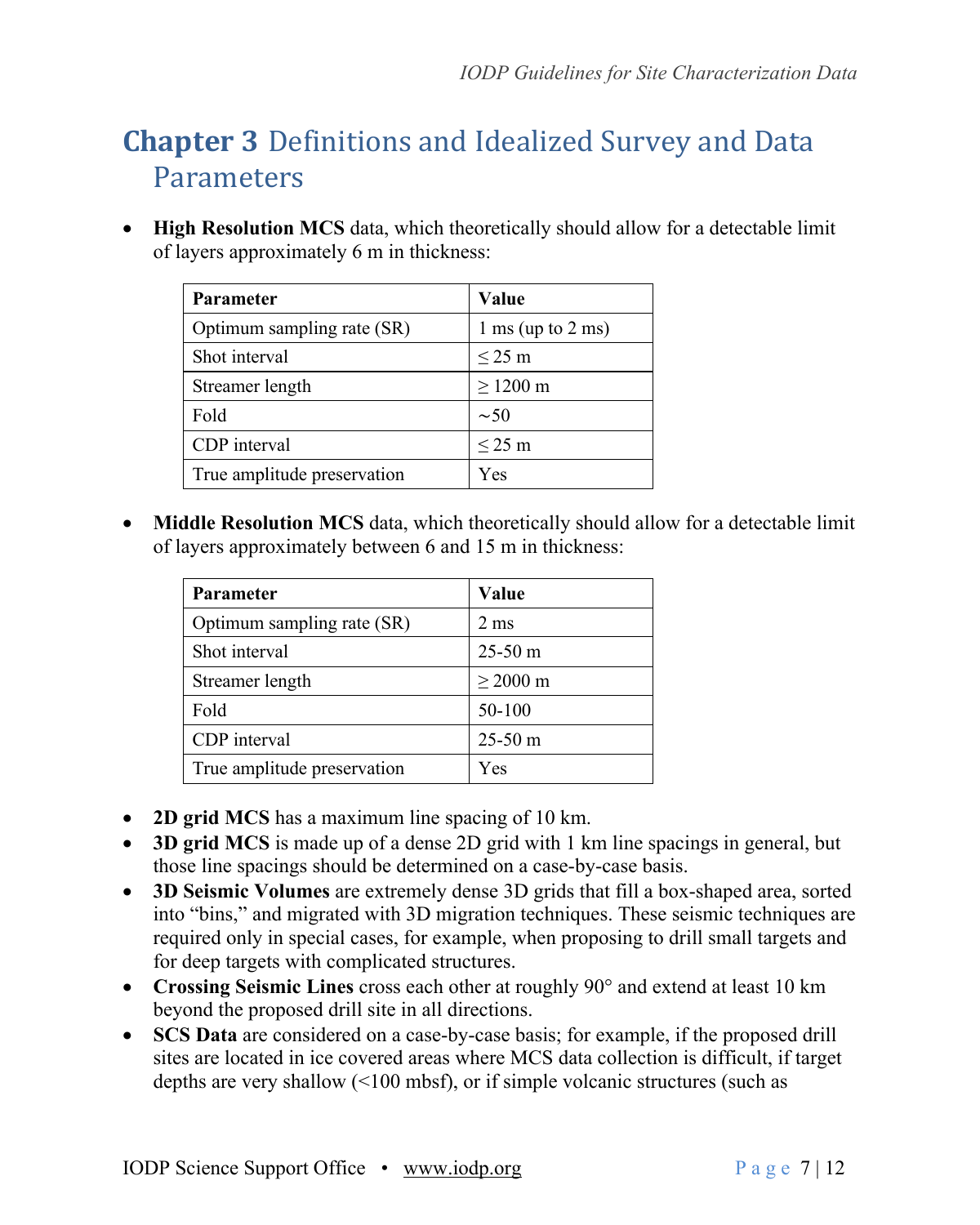seamounts and submarine plateaus) are targets. In these cases, the determining factor is whether or not the data adequately image the targets.

• **High-resolution sub-bottom acoustic (seismic) profiling data** are acquired using 3.5 kHz, CHIRP, Parasound Topas, or similar systems that image the stratigraphy of the shallow section (<100 mbsf) with a theoretical resolution of <1 m.

### **Chapter 4 Examples of Data Needs**

This Chapter provides example data sets for typical IODP expeditions organized by IODP Science Plan research themes. Actual requirements and needs, however, vary according to specific proposal objectives and drilling targets.

#### **4-1** Climate and Ocean Change & Biosphere Frontiers

*IODP Expedition 318 Wilkes Land IODP Expedition 339 Mediterranean Outflow IODP Expedition 342 Paleogene Newfoundland Sediment Drifts IODP Expedition 331 Deep Hot Biosphere IODP Expedition 336 Mid Atlantic Ridge Flank IODP Expedition 337 Deep Shimokita Coalbed*

- High resolution MCS (or SCS where target depth is <100 mbsf).
- For complex targets 2D or 3D grids of MCS data are required.
- Sites ideally should be located on or near crossing lines, depending upon demonstrated regional continuity of reflections.
- Acoustic backscatter data (side scan or multibeam) to characterize the seafloor.
- Swath or multibeam bathymetry data. Necessary resolution depends on seafloor characteristics.
- Seismic velocities appropriate to demonstrate the local velocity fields.
- High-resolution subbottom acoustic profiling data.
- If available, surface samples (data reports, figures, tables) to provide information on surface sedimentary composition and structure. Locations to be shown on maps.
- If available, video/photography if drilling into a hard and/or irregular outcrop such as a reef or a basalt outcrop.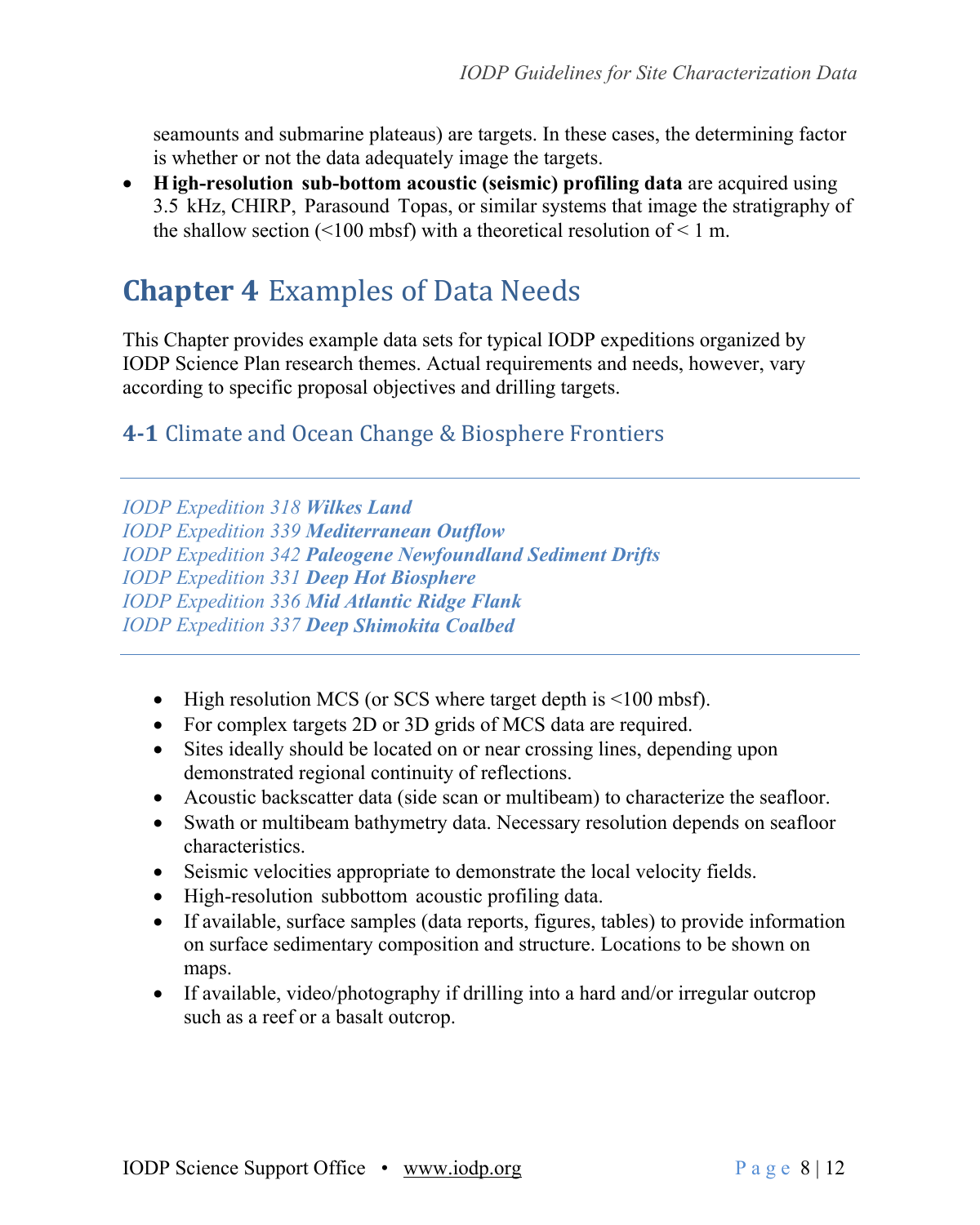#### **4-2 Earth Connections**

#### *IODP Expedition 331 Deep Hot Biosphere IODP Expedition 340T Atlantis Massif*

- Middle resolution MCS.
- For complex targets 2D or 3D MCS grids or 3D seismic volumes, particularly in cases involving fluid and volatile flow.
- Sites ideally should be located on or near crossing lines.
- Acoustic backscatter data (side scan or multibeam) to characterize the seafloor.
- Swath or multibeam bathymetry data. Ideally 10 m pixel size.
- If available, refraction seismic data and structural modeling for deeper targets that MCS data (with interpretation) cannot properly image.
- Seismic velocities, both for reflection (appropriate to demonstrate the local velocity fields) and, if available, for refraction data.
- High-resolution sub-bottom acoustic profiling data where a thin sediment veneer overlies crystalline basement.
- If available, surface samples (data reports, figures, tables) to provide information on surface sedimentary composition and structure. Locations to be shown on maps.
- If available, video/photography if drilling into a hard and/or irregular outcrop such as a reef or a basalt outcrop.
- Gravity and magnetic data for deeper targets.

#### **4-3 Earth in Motion**

#### *IODP Expedition 340 Lesser Antilles Volcanism and Landslides IODP Expedition 343 Japan Trench Fast Earthquake Drilling Project (JFAST)*

- High or middle resolution MCS, depending on the target
- For complex targets 2D or 3D MCS grids or 3D seismic volumes, in particular in cases involving gas hydrates, fluid flow and deeper complicated structures.
- Sites ideally located on or at least near crossing lines.
- Acoustic backscatter data (side scan or multibeam) to characterize seafloor in the case of, for example, fluid flow, landslide, or rugged terrain.
- Swath or multibeam bathymetry data. Ideally 10 m pixel size.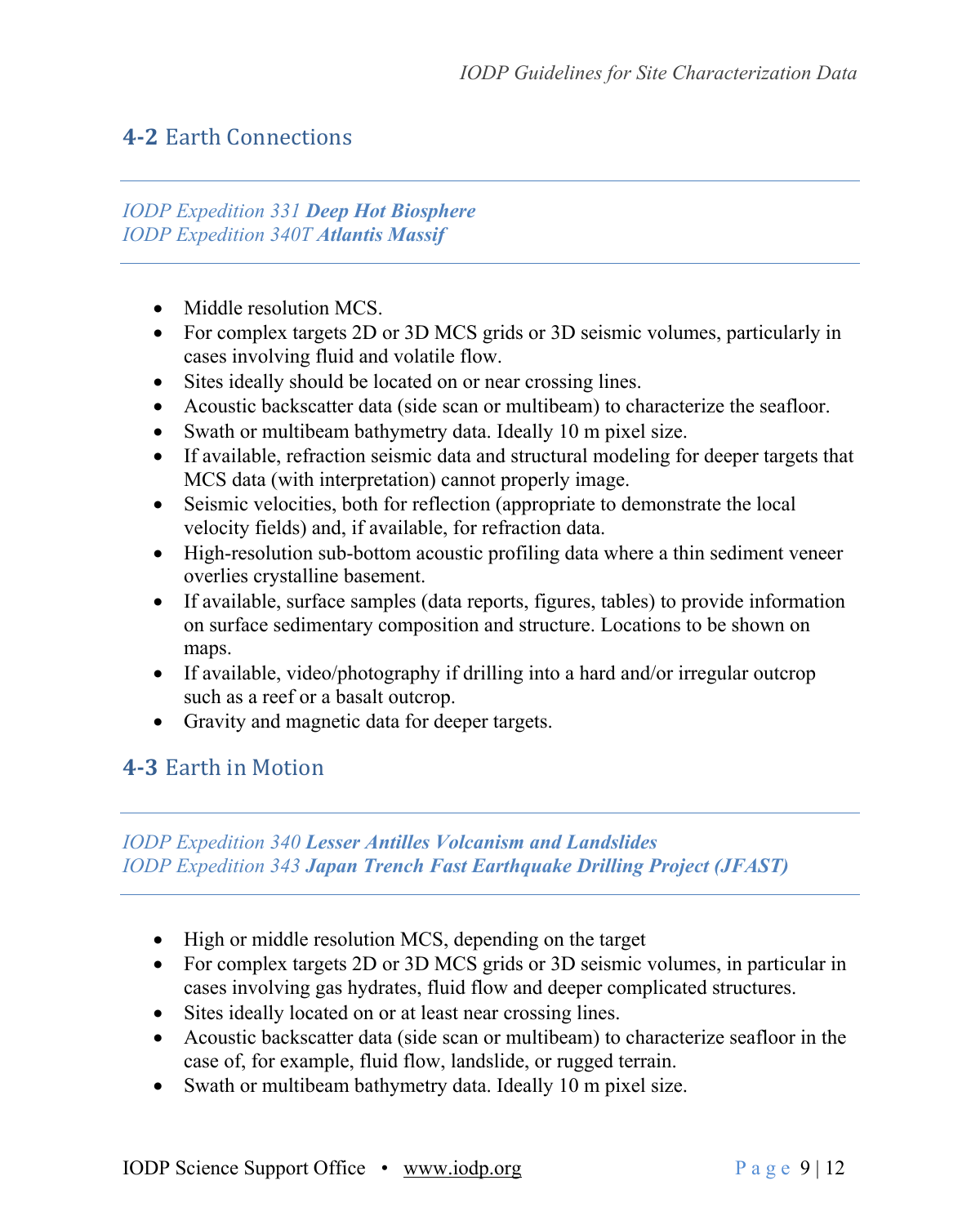- Refraction data and structural models to accurately image deeper targets, such as fault zones and slip planes.
- Gravity and magnetic data for deeper targets.

## **Chapter 5** Recommended Data Formats

It is strongly recommended that proponents adhere to the following formats when submitting data. This ensures that data can be widely accessed by reviewers and panelists. The SSDB allows additional data formats, but recommends that these only be used if there is a compelling reason, and by prior agreement with SSDB staff.

All georeferencing, inside files and in the metadata, should be in decimal degrees using WGS84 referencing system.

| Digital Seismic                      | SEGY with byte locations and EBSDIC header information                        |
|--------------------------------------|-------------------------------------------------------------------------------|
| Echosounder or subbottom<br>profiler | SEGY with byte locations and EBSDIC header information, KEB                   |
| Images (Graphics)                    | JPEG, TIFF, PDF, Portable Network Graphic (PNG)                               |
| Documents                            | PDF, Plain Text (ASCII)                                                       |
| Tables                               | PDF, Plain Text (ASCII)                                                       |
| Video                                | MPEG, Quicktime movie (MOV)                                                   |
| Digital Maps                         | NetCDF (GMT) GRD, Fledermaus SD or Scene                                      |
| Logging Data                         | LAS, Plain Text (ASCII), in delimited columns                                 |
| Navigation                           | Plain Text (ASCII), in delimited columns, UKOOA (data in decimal<br>degrees)  |
| Velocity                             | Plain Text (ASCII), in delimited columns and semblance plots<br>(JPEG or PDF) |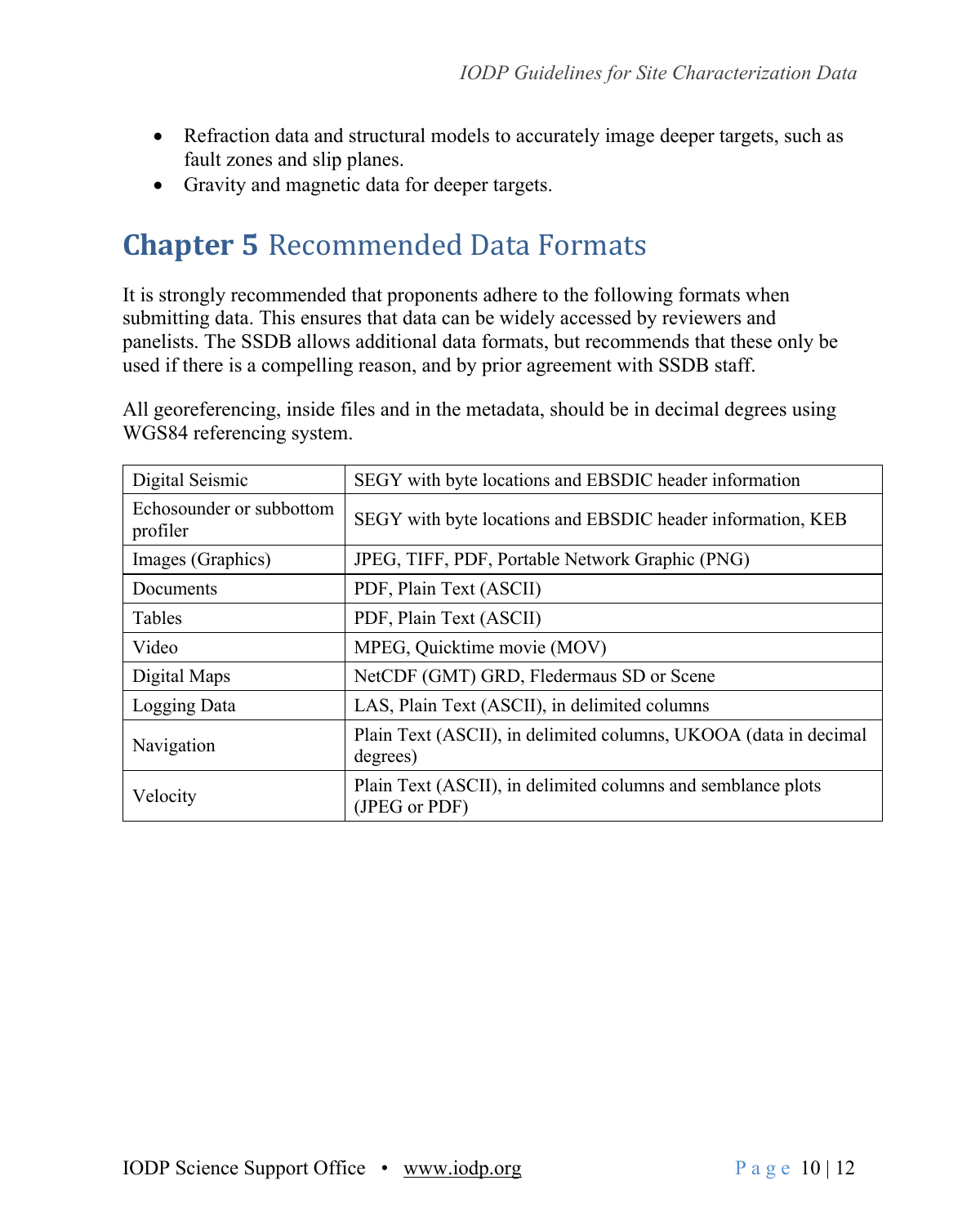# **Appendix:** Metadata

A set of metadata is requested with each uploaded file in SSDB.

| <b>Metadata Field</b>                   | <b>Description</b>                                                                                                                                                                                              |
|-----------------------------------------|-----------------------------------------------------------------------------------------------------------------------------------------------------------------------------------------------------------------|
| <b>Site Names</b>                       | The drill site( $s$ ) to which the file relates                                                                                                                                                                 |
| Type                                    | Is the file data, map, photo/video, or document/other                                                                                                                                                           |
| Format                                  | e.g., plain text, PDF, SEGY                                                                                                                                                                                     |
| Data Owner                              | Who created/has intellectual ownership? Must include a given and<br>family name, and ideally an institution. Only ascii characters<br>allowed; no symbols/diacritics.                                           |
| Description                             | Must include all additional information needed to understand the<br>file. Up to 4000 characters, ascii only, no symbols/diacritics.                                                                             |
| <b>Access Control</b>                   | Do you need to place a proprietary hold on this file, or is it<br>available for public release? If the data requires a Non-Disclosure<br>Agreement, contact us before uploading the data.                       |
| Reason for Hold                         | If a Hold is requested, a justification must be provided                                                                                                                                                        |
| <b>Start Time</b>                       | When did the data collection period begin (leave as default if<br>unknown)                                                                                                                                      |
| End Time                                | When did the data collection period end (leave as default if<br>unknown)                                                                                                                                        |
| Georeferencing                          | The latitude/longitude bounds of the file, in decimal degrees,<br>WGS84 referencing system. Georeferencing must match the file<br>(e.g., most SEGY files should use a line, maps should use a<br>bounding box). |
| <b>Related Activity</b>                 | IODP Proposal number, Expedition number, Drill Hole, or Cruise<br>name of any related activity                                                                                                                  |
| Method                                  | The method through which the data were collected. This will be a<br>drop-down list that varies by data type.                                                                                                    |
| Archive<br>DOI/Persistent<br><b>URL</b> | If the file is archived in a recognized data repository, please<br>provide the DOI, a persistent URL, or other globally unique<br>identifier.                                                                   |

**General Metadata (applies to all data types)**